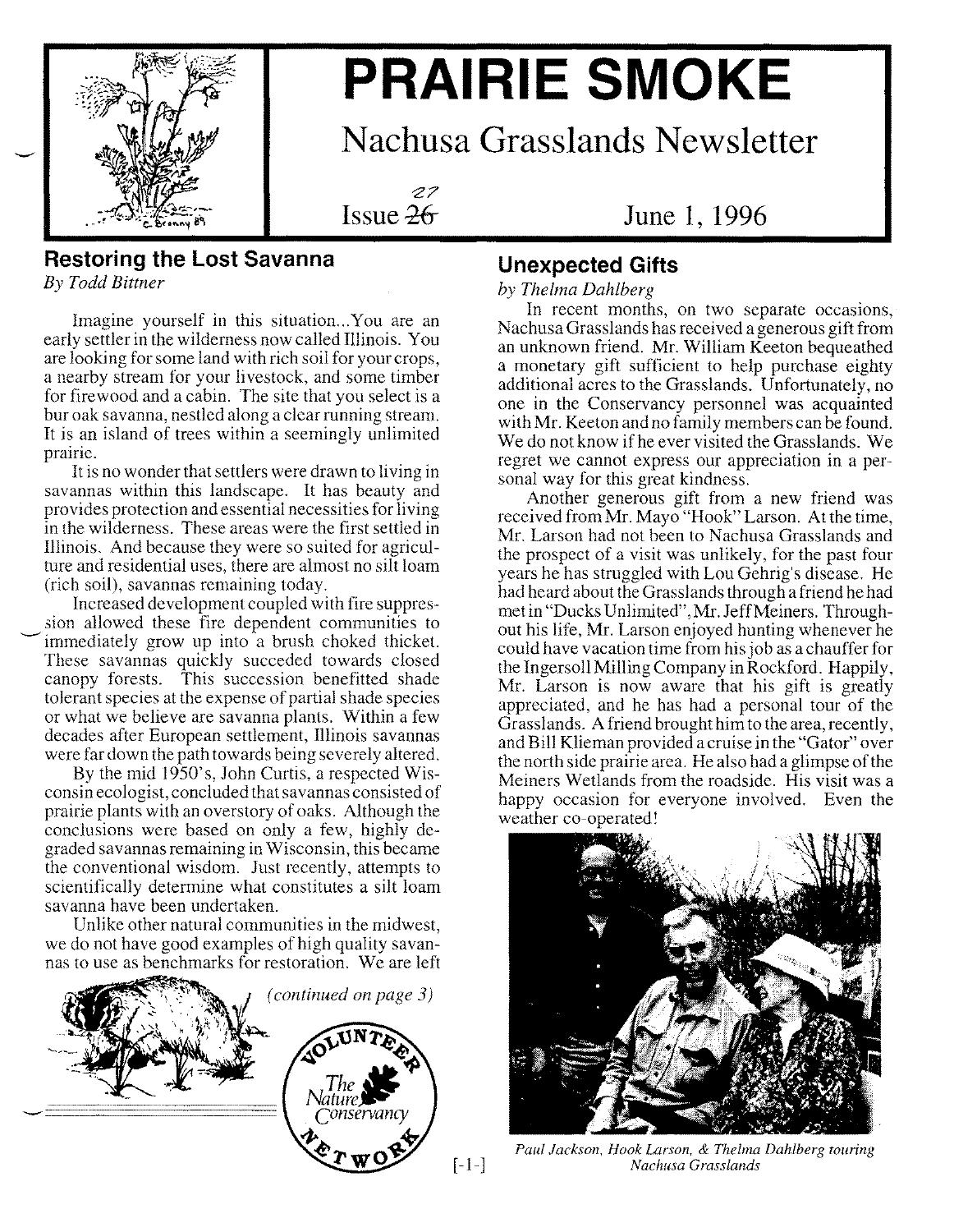#### **From the Preserve Manager-Bill Kleiman**

Sampling of preserve work accomplished since February:

**Schafer Unit:** David Edelbach and Gerald McDermott and helpers have removed all cedars from the high quality areas on the unit. Two barrels of hand collected seed were planted. The unit was burned during the Spring burning workshop which was attended by 20 enthusiastic people. The burn objective was to top kill the multiflora rose which was thick and in large areas. Top killing with fire or mowing eliminates some of the rose but most resprout from the roots. When they do resprout only a small amount of herbicide is needed when stewards back pack spot spray in the summer to finish the plant off for good. The spring prescribed burn also revealed an old junk pile which was removed.

**Doug and Dot unit:** Gene St. Louis lead the removal of cherries in the savanna and on the knobs and planted a great deal of hand harvested seed. Gene is spot spraying reed canary grass also.

**Clear Creek Unit:** Pasture burned by Mary Blackmore and Terri Clark, Keith Blackmore, Mary Kluz, Sally Bowers, Jay Friberg, Sherry and Bob Piros, Margaret Knight, Sally Baumgardner. Seed was planted in several areas.

**Rolling Thunder Prairie:** Sally Baumgardner lead several on fenceline removal, prescribed burning and planting numerous seeds on Earth Day.

**Main Unit:** Mike Adolph and friends seem to have finished thinning brush from Coyote point. Numerous areas have had cherries and box elders removed from the plumb thickets. We leave the plumb thickets which we see as belonging in the swales. Seeded numerous areas.

**Fen Unit:** Kevin Kaltenbach mowed multi flora rose from the edge of the fen and planted savanna seed in the new restoration area called eight oaks.

**West Heinkel Unit:** Weekday crew did a massive thinning of red cedars that were shading out an old prairie remnant that several years ago had the rare Hill's thistle. The crew consisted of Gene Miller, Gerald McDermott, Rodd Schick, Todd Bittner, Bill Kleiman, and the NIU crew of Tom Jones, Melinda Miller, Sandy Becka and Carol Chapman. This job took 13 four-hour work days and the results will produce more of the rare prairie habitat. For those who love red cedars know that they are doing very well this century in Illinois, prairies are not.

Three fields were planted to prairie/savanna. Burr oak acorns will be harvested this fall for planting in these fields. Jesse Nichols and fellow Boy Scouts removed a great deal of fence and posts and junk.

**Big Woods Unit:** Weekday crew widened the boundary to allow for easy control of prescribed woodland burning which they carried out in April. Earl Thomas and Jim Lahman began control project on garlic mustard, a woodland weed.

**East Heinkel Unit:** Mike Crowe and NIU crew girdled numerous planted red pines until their hands went numb. Thinning these planted non native pines will allow the oaks and walnuts and prairie remnants to thrive.

**Preserve wide:** Several barrels full of hand harvested. seed consisting of over 75 species was planted in over 50 different areas. Many pounds of combine harvested seed was also planted. About half of the preserve acreage was burned this spring. Only about one-quarter of the highest quality habitats were included in the burn units.

#### **VOLUNTEER OPPORTUNITIES**

The following important people are needed now: *Desktop Publisher -* help with newsletter publishing. *Weekday and weekend stewardship crew members*weed control, seed collecting, prescribed burning, brush thinning, etc.. Work once or twice a week, or a month, try it out for a day.

*Roadside steward -* responsible for roadside litter and weeds, sign upkeep, fence inspection, bluebird box maintenance.

*Records Keeper-* maintain a record of volunteer hours and stewardship accomplished.

*Workday Publicist -* help get the word out to the public about workdays and other events, write occasional press releases - Greg Wermers

*Photo Monitor-* create and maintain permanent photopoints and take various photos of the preserve.

*Plant Monitor -* For tracking individual species.

*Bird Atlaser -* run the standard bird atlas.

*Equipment steward -* help maintain stewardship tools. *1997 Autumn on the Prairie Team -* plan and implement the event with lots of help from everybody. *Insect translocation steward -* find rare insect popula-

tions outside the preserve, get permission to harvest a small amount of them to be released here.

*Animal steward -* possible species to help are blandings turtle, mud turtles, franklin's ground squirrel.



[-2-]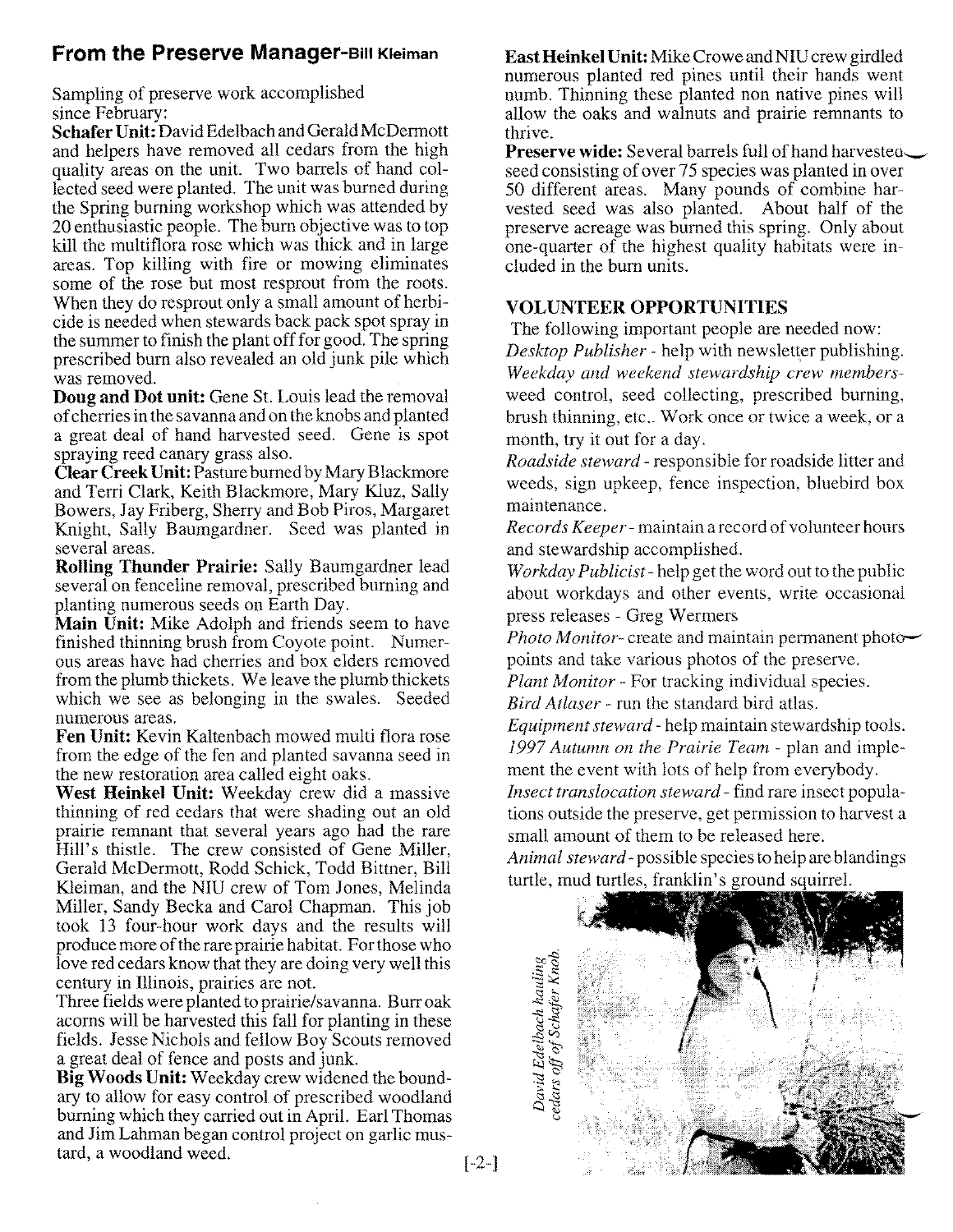*Restoring the Lost (continued from page* 1) with small, low quality, highly scattered bits of savanna that we must piece together much like a jig saw puzzle that has only 50 of its 1000 original pieces. Clearly, it will be hard to see and understand the picture of this incomplete puzzle. However, unlike a man-made jig saw puzzle, if we put some of the missing pieces back not even knowing where they properly go, they will arrange themselves. So the trick is to find the missing pieces of the savanna puzzle, and let nature determine how to put the puzzle back together.

I began looking for these missing pieces, and that led me to create a species list of potential silt loam savanna plants. The 167 species in this list are all known from Ogle and Lee Counties. The list was a compilation of several publications and my own observations.

To restore the bur oak savannas at Nachusa, we must create suitable habitat by removing the exotics and shade tolerant tree species and by reintroducing fire. Subsequently, the response of the flora to the restoration efforts will be monitored. We will be looking for savanna species to appear by seeding in from nearby areas, germinating from the seedbank, or to reappear from a suppressed condition. Seeds collected from savanna species will be planted within the restored areas as well.

Encouragingly, 129 ofthe 167 plants on the list are presently known from Nachusa Grasslands, so many of the puzzle pieces are nearby. Hazelnut, wild rye, shooting star, woodland phlox, Illinois rose, and wake robin are a few of the plants we will be seeing again in our savannas. Of the 38 species not known from Nachusa, many were probably here before disturbances were introduced. Species such as the purple milkweed, butterfly weed, and spring beauty to name a few, could and should be introduced back to our savannas and open woodlands.

Restoring our bur oak savannas poses unique problems for us. But regardless of how difficult the task is, it is well worth the effort. Imagine sitting under your favorite 200 year old bur oak watching the sunset, smelling the wildflowers, listening to singing birds...need I say more.



#### **Fire & Savannas**

The resulting blackened savanna of the April burn with the fire running up slope towards the burr oaks enveloping them in thick smoke. One dead oak caught on fire and tumbled to the ground several hours later. The live burr oaks showed only blackened bark at the base.

*Gerald McDennott* & *Mike Adoloph conducting a prescribed burn by the Savanna west of Doug's Knob in April*

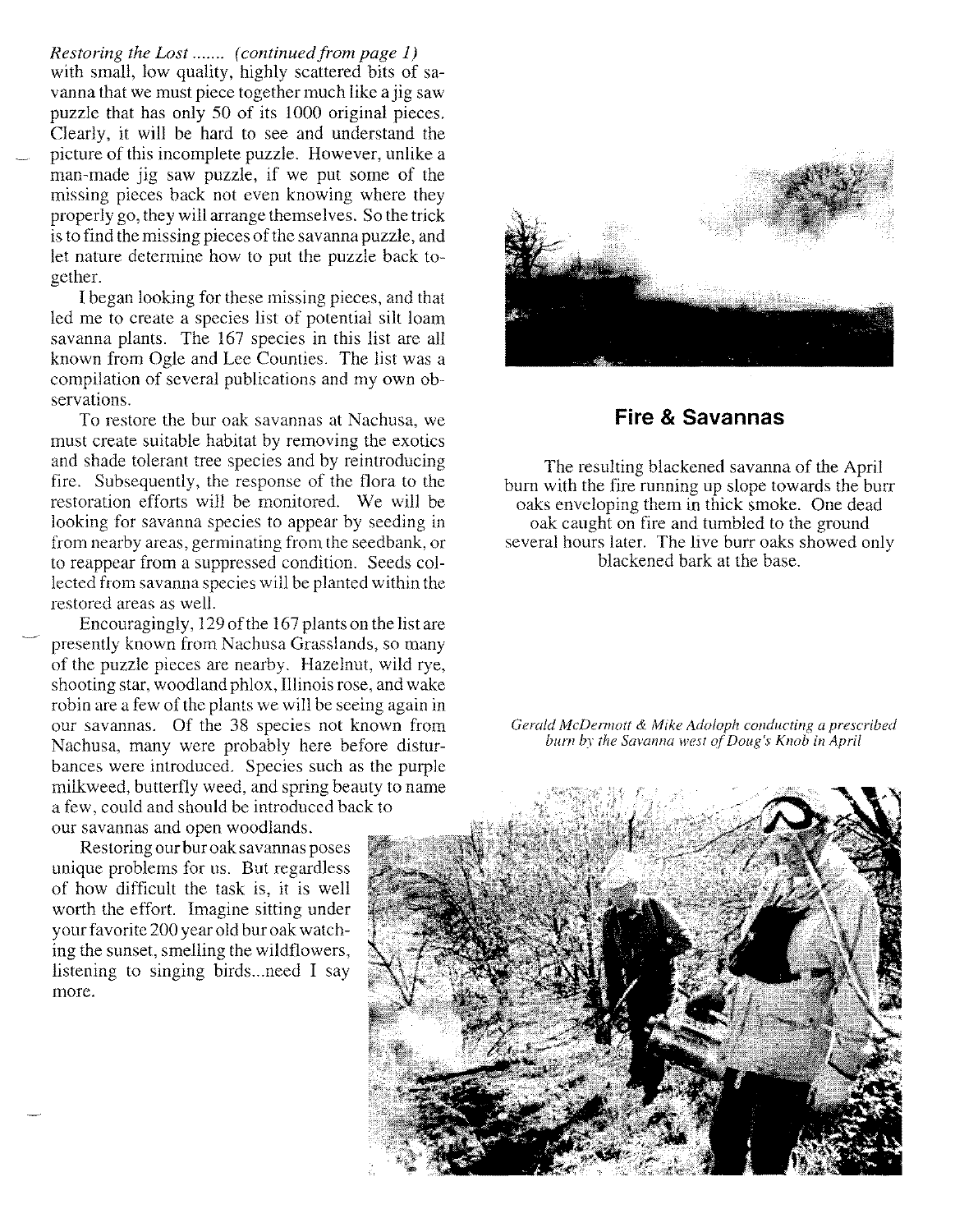On December 7 through 10, 1839; public land surveyors were laying out the township and range lines in the Nachusa Grasslands area. The surveyors made their way through an Illinois wilderness that just a few years before was in the territory of the Sak and Fox tribes. They marked the corners of the sections and made notes of some of what they saw. We use these notes to have a glimpse of the landscape as it was then so through an illinois wilderness that just a lew years before was in the territory of the<br>Sak and Fox tribes. They marked the corners of the sections and made notes of some of<br>what they saw. We use these notes to have a glim

One of several points where surveyors left the barrens (savanna) and entered the open prairie. The dashed line shows the approximate boundaries of the savanna which occurred along Franklin Creek. The uplands were prairie.

trees convenient. The surveyors wanted to. find fairly large trees to mark the section cor-  $\cdot$  ,  $\cdot$  is the blown ners. Note that the trees are not big. The saand top killing the trees which would resprout  $\overrightarrow{146}$  \\  $\overrightarrow{20}$   $\overrightarrow{146}$  into shrubs.

Spring branch. Likely Wade Creek or the water leaving from one of the seeps on the west boundary.

Burr, white and black oaks are the dominant trees. No box elder or black cherries noted although they are common today. No cedar  $t$ rees are noted but they likely occurred along rocky ledges where fire could not get at them.<br>Other fire intolerant trees noted in the bottoms  $\int_{0}^{a} \mathbf{F} \mathbf{F} \cdot d\mathbf{F} \cdot d\mathbf{F} \cdot d\mathbf{F} \cdot d\mathbf{F} \cdot d\mathbf{F} \cdot d\mathbf{F} \cdot d\mathbf{F} \cdot d\mathbf{F} \cdot d\mathbf{F} \cdot d\mathbf{F} \cdot d\mathbf{F} \cdot d\math$ Other fire intolerant trees noted in the bottoms



1839 Public Land Survey Notes were transferred to this map by Max Hutchinson ofTNC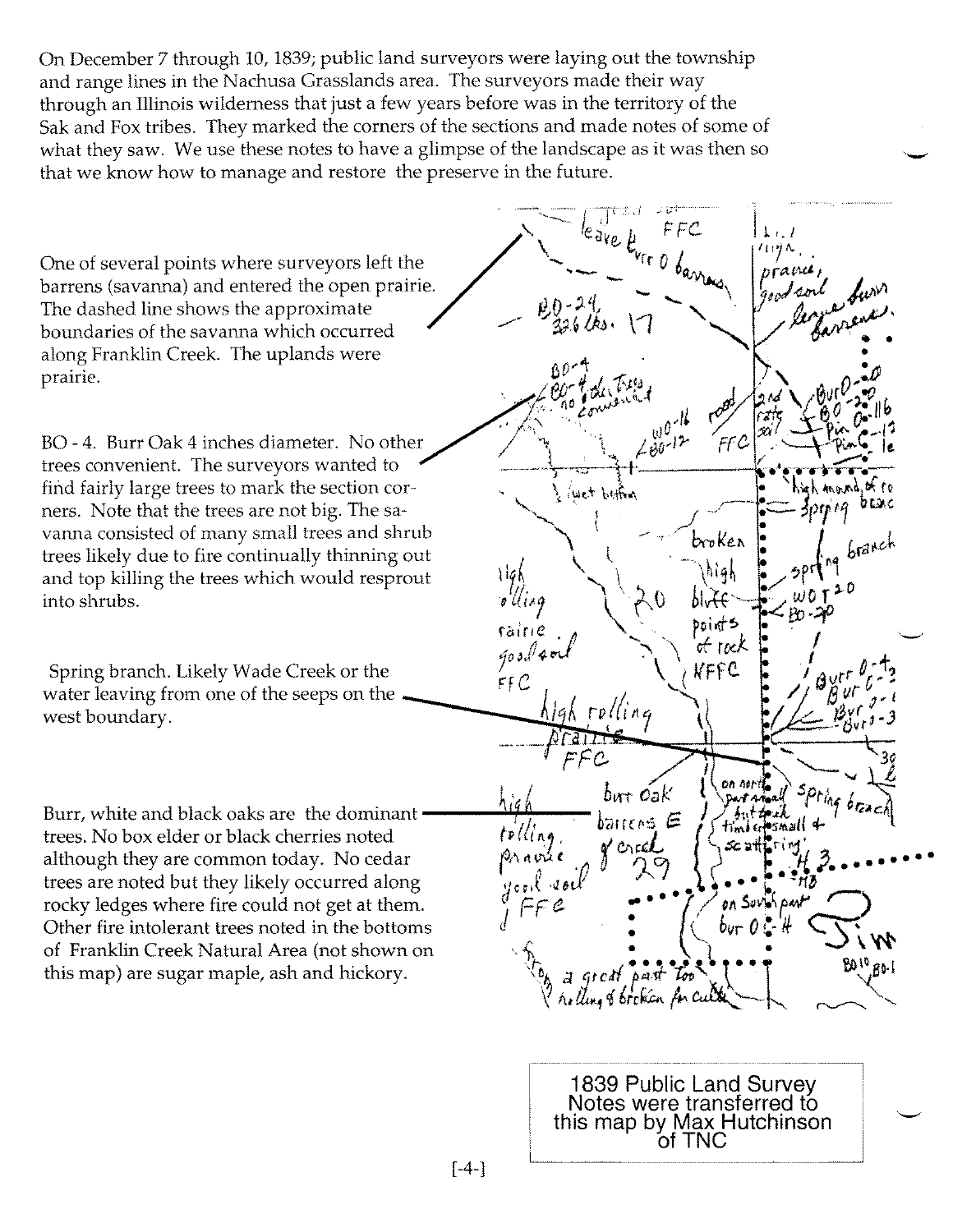



*This view is close to what the surveyors would have seen. Looking north from Coneflower Knob area. Willows along Wade Creek, the red pines on the left were likely Oak Savanna, the red pine area on the right was prairie and behind the photographer would have been rolling prairie to the horizon. In 1839, the view would have been drawn since photography began just before the Civil War*

Most of the land was prairie in the township. Rolling rich prairie on top of eroded sandstone in an area missed by the Wisconsin glacial ice.

Naylor Road

An early settler's plowed field.

Nachusa Grasslands Boundary ••••••••••••••••••••••••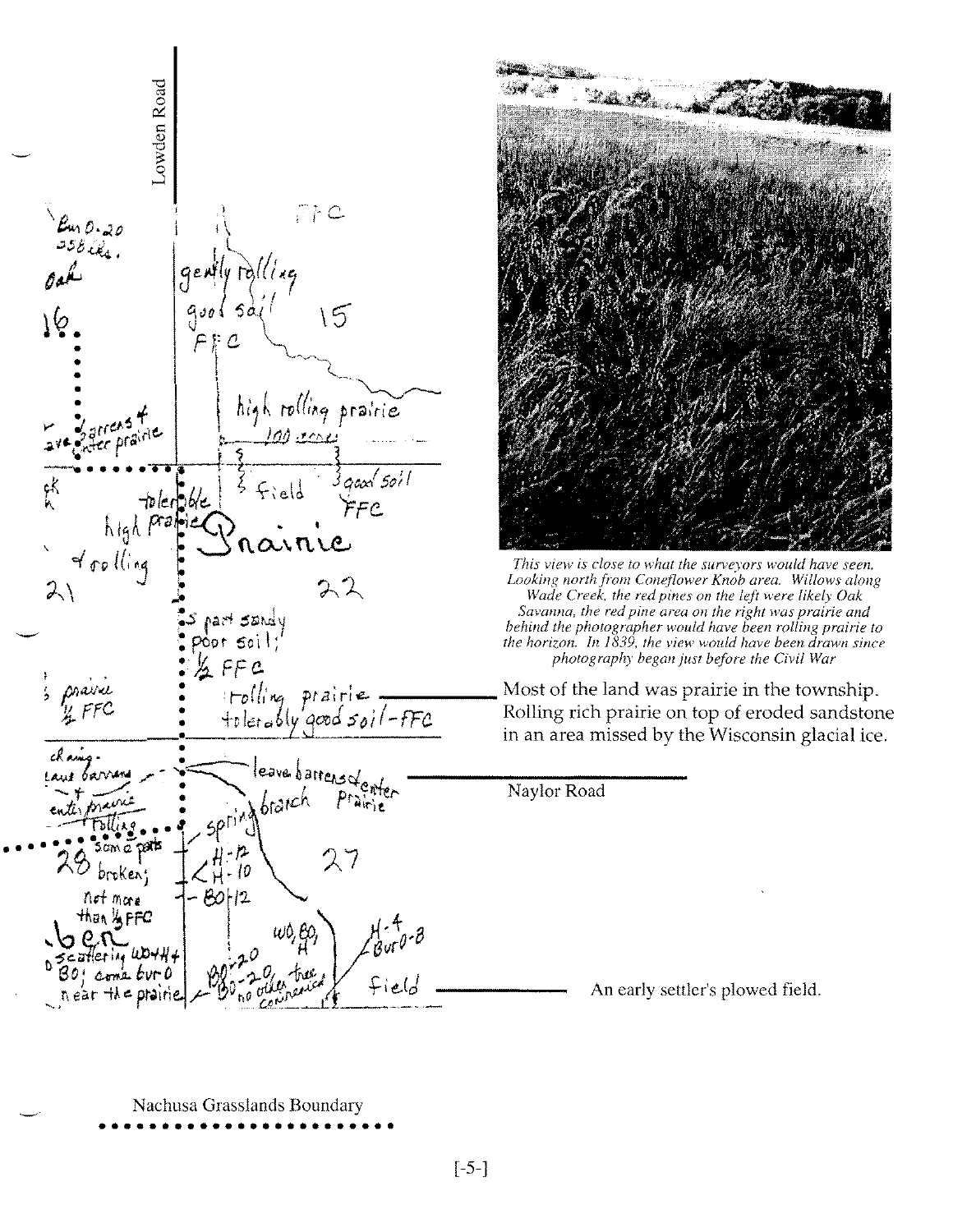#### **Stewardship at a Glance by Todd Bittner**

One of the greatest rewards of being a steward at Nachusa Crasslands is to see the results from the stewardship that we have done. To see a restoration fill with prairie forbs or to have another pair of northern harriers nest are a few of the things that keep us going. However, the benefits from all the work that goes into restoring another 40 acres, from collecting pails of seed to planting day, is not initially apparent. If all stewardship activities demanded such patience before yielding some satisfaction, we would not have had the successes we enjoy today. In other words, thank Cod for brush clearing.

Brush clearing is one of the hardest of all stewardship activities, yet it is one of the most popular. You get stuck, stabbed, scratched, and sweaty. Your back aches and you get dirty. It is cold but too hot by the brush fire. With all of this, why do so many volunteers enjoy it -stewardship immediate gratification or SIC for short. SIC is a wonderful thing. It keeps us motivated. We see in one workday that we do make a difference. A degraded, exotic dominated woodland becomes transformed. An encroached prairie is freed. SIC keeps us going.

On several occasions this past winter, the weekday volunteers, co-op students, and staff experienced SIC first hand. We had three primary goals: clear the cedars along pussytoes lane, perform bur oak rescue throughout the preserve, and clear the western boundary for a fire break. The following two sets of pictures are before and after shots for two selected workdays. In picture #1, Cene Miller is standing next to a bur oak in the West Heinkel Unit. Yours truly is shown in the after shot (picture #2) under the newly rescued bur oak (lots of SIC there). Picture #3 from another workday shows some cedars along pussytoes lane looking north across the preserve. The area in the foreground was previously cleared. Picture #4 shows a spectacular view and yours truly again spreading seed on the newly exposed soil. It doesn't get any better than this.





*Photo 2*



*Photo 3*



 $[-6-]$ 

Photo 4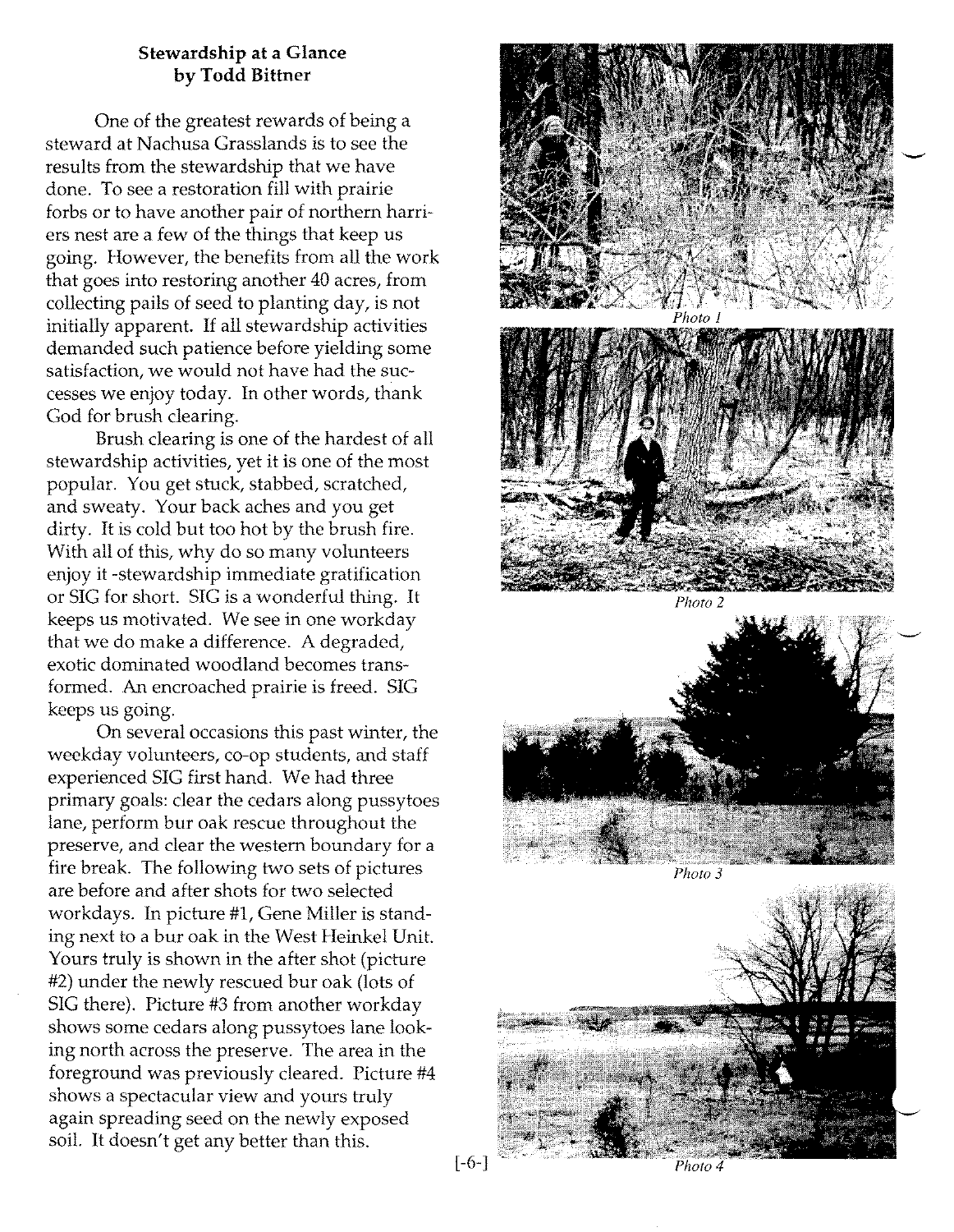## **Nachusa Grasslands Calendar**

#### **June**

I I I I I  $\overline{\phantom{a}}$ <:.)1  $\beta_1$ 

> eg<br>L  $\bar{\mathbb{C}}$  l I I I I I I н. μ. 1 l., 1 1

- 15 Sat: Workday on Schafer Unit with David Edelbach. Followed by a 3rd annual summer-icecream socialpotluck-barbecue
- 22 Sat: Workday on Coneflower Unit w/Mary Hoeffliger<br>22 Sat: Tour of late Spring prairie with Sonja Vogl
- 22 Sat: Tour of late Spring prairie with Sonja Vogl<br>29 Sat: Savanna Plant Identification Tour with Den
- Sat: Savanna Plant Identification Tour with Dennis Lubbs

#### **July**

- 13 Sat: Workday on Clear Creek Unit with Mary Blackmore and Workday on Main Unit with Mike Adolph
- 
- 14 Sun: Workday on East Heinkel Unit with Mike Crowe 20 Sat: Workday on Northeast Unit with Sally Baumgardne
- 21 Sun: Workday on Schafer Unit with David Edelbach
- 21 Sun: Workday on Schafer Unit with David Edelbach<br>27 Sat: Workday on Dot and Doug Unit with Gene St. Louis<br>28 Sun: 1:00-4:00 Prairie Plant Identification Tour with
- 28 Sun: 1:00-4:00 Prairie Plant Identification Tour with Dennis Lubbs

#### **August**

- 1 Fall Prairie Smoke mai1ed-1O year anniversary issue!
- 10 Sat: Workday on Northeast Unit with Sally Baumgardner<br>11 Sun: Workday on East Heinkel Unit with Mike Crowe
- 11 Sun: Workday on East Heinkel Unit with Mike Crowe<br>17 Sat: Hike and Seed Collecting Tour with Bill Kleiman
- 17 Sat: Hike and Seed Collecting Tour with Bill Kleiman
- 18 Sun: Workday on Dot and Doug Unit with Gene St. Louis<br>24 Sat: Workday on Schafer Unit with David Edelbach
- 24 Sat: Workday on Schafer Unit with David Edelbach<br>31 Sat: Kittentail Unit w/West Chicago Pr. Stewards
- Sat: Kittentail Unit w/West Chicago Pr. Stewards

#### **September**

- 8 Sun: Workday on Schafer Unit with David Edelbach<br>14 Sat: Workday on Big Woods Unit with Earl Thomas.
- Sat: Workday on Big Woods Unit with Earl Thomas, seed harvesting.
- 21 Sat: 7th Annual Autumn On The Prairie, Nachusa Grasslands 10 year anniversary.
- 28 Sat: Workday on Dot and Doug Unit with Gene St. Louis

#### **October**

- 5 Sat: Workday on Main Unit with Mike Adolph
- 12 Sat: Workday on Dot and Doug Unit with Gene St. Louis 19 Sat: Workday on Schafer Unit with David Edelbach or Sat: Workday on Schafer Unit with David Edelbach or Prescribed Burning Workshop with Bill Kleiman, Weather permitting. RSVP.
- 26 Sat: National Make A Difference Day Workday on Northeast Unit with Sally Baumgardner

#### **November**

- 1 Winter Prairie Smoke submissions due. Editors meet this week.
- 9 Sat: Annual "Stone Soup" and Seed Blending Party 9:00 3:00
- 16 Sat: Workday on Northeast Unit with Sally Baumgardner
- 17 Sun: Workday on Schafer Unit with David Edelbach<br>23 Sat: Workday on Dot and Doug Unit with Gene St. L
- 23 Sat: Workday on Dot and Doug Unit with Gene St. Louis 30 Sat: Workday on Main Unit with Mike Adolph
- Sat: Workday on Main Unit with Mike Adolph

#### **December**

- 7 Sat: Workday on Dot and Doug Unit with Gene St. Louis
- 8 Sun: Woodland Restoration Workshop with Bill Kleiman 14 Sat: Workday on Schafer Unit with David Edelbach
- Sat: Workday on Schafer Unit with David Edelbach

There are ongoing Weekday Workdays. Call Bill Kleiman for details.

#### **NACHUSA GRASSLANDS SUPPORT:**

Gordon McKeague for office furniture Howard Fox - new entrance sign on Lowden.

#### **Cash donations:**

Hook Larson (See article on cover)

Crest Foods via Jeff Meiners

The late William Keeton left in his will a significant gift that helped pay for the acquisition of the Clear creek unit that was originally purchased in 1995. Mr. Keeton was a member of The Nature Conservancy who had the foresight to provide for habitat purchase through his estate. A modest rock memorial is located next to the parking area at the Clear Creek Unit.

#### Mrs. Luelle Argile Thomas

In memory of Arnold Sebin: Mary Jo & Everett Moreland, Joel Plapp, Kevin and Pat Zilm

In memory of Thelma Carpenter: Oregon Friends of the Library.

Meusel's Dairy Delight in Amboy

Harold N. Markos - a gift of stocks for Nachusa stewardship **REAL PROPERTY AND REAL** 



#### WISH LIST:

• Four wheel drive vehicle (truck, Blazer, etc.)

• Combine: Like a John Deere 95 (made in 1970s) or newer.

• Small fanning mill

Nachusa Grasslands is protecting and restoring a mosaic of native Illinois grassland, woodland, and wetland by returning the missing ecological processes and species.

In the winter we thin brush, during the spring we plant seed and do prescribed bums, during summer we control weeds and then harvest seeds into the late fall.

All workdays and events start at 9:30 and end at 1:30 unless stated otherwise. Feel free to bring a lunch or snack. Workdays meet at the Steward's Barn at 2055 Lowden, field trips leave from the main entrance on Lowden. Extreme weather conditions will sometimes cause a steward to cancel a workday. Late comers can catch up by follwing the map posted on the barn door.

ै।  $\frac{\breve{\rhd}}{\rightharpoonup}$  $\frac{1}{10}$ 

 $Re$  $\frac{31}{2}$  $\frac{1}{2}$  $\sim$  1

I 1 1 I 1 1 I  $\ddot{\phantom{1}}$ 1

1 1 I

 $\frac{e}{\omega}$  $\sim$ "C  $\tilde{c}$